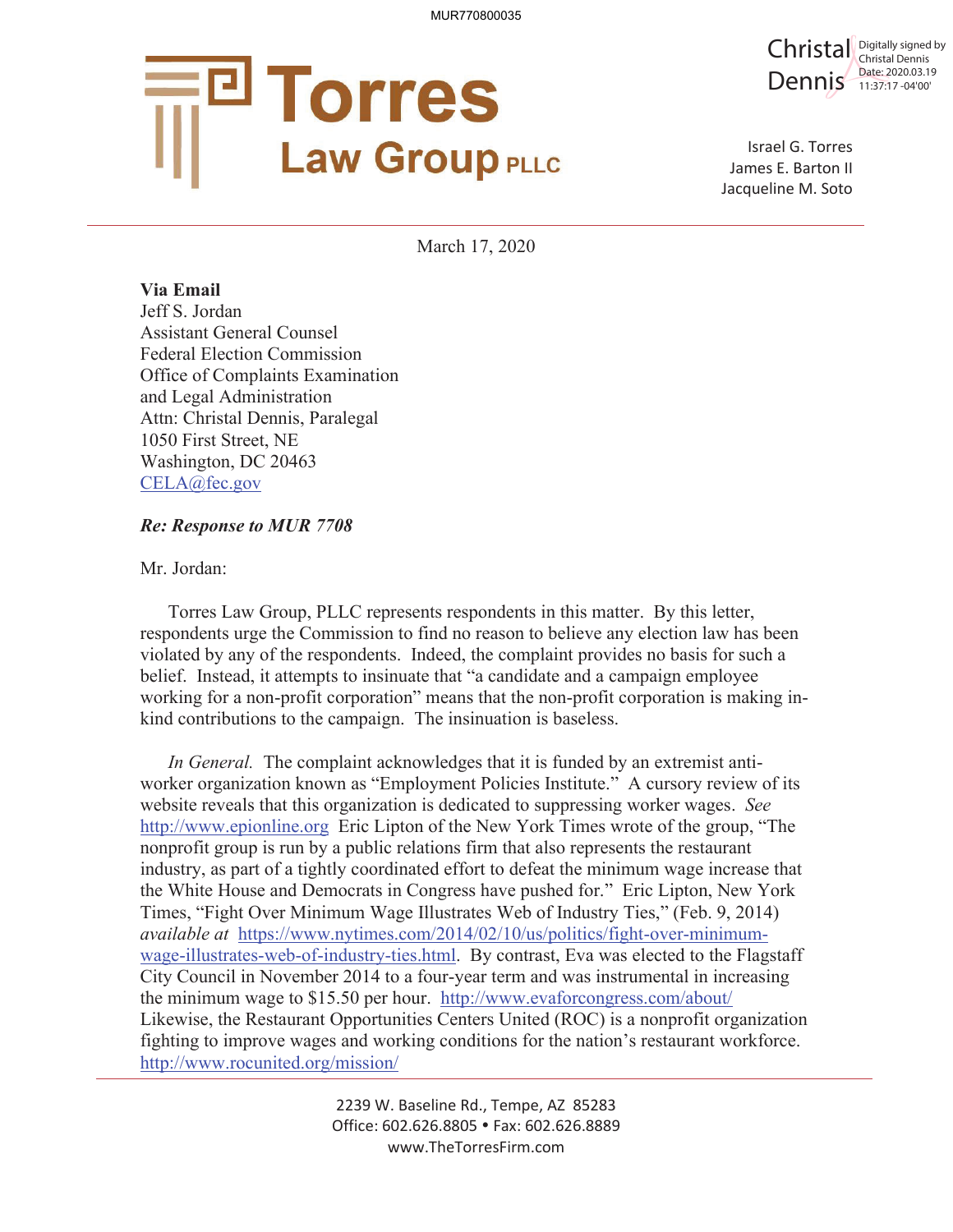## MUR770800036

As a champion of workers, Eva Putzova, ROC and their supporters are a threat to the anti-worker agenda of EPI and likely the motivation behind this baseless complaint filed with the Commission. ROC never compensated Eva Putzova nor Steven Piasecki for their work on the Eva Putzova for Congress (the "Campaign") committee. Nothing in the complaint suggests otherwise.

*Facts.* The Complaint accurately states a number of innocuous facts. Eva Putzova is a candidate for Congress. Her campaign contracts with Steven Piasecki for his services as a communications consultant and has compensated him for it. Both are also employed by ROC. [Compl. at 1-2; Exs. A-C.]

Although Mr. Piasecki could legally volunteer his services to the Campaign, 11 CFR § 100.74, he was in fact compensated for his time and that compensation was properly reported to the FEC—as the Complaint concedes. [Compl. at 2, Ex. B fig. 6.] Nothing in the complaint "shows a blurry line between Mr. Piasecki's work with ROC and his work with the [Campaign]." [*Cf.* Compl. at 2.]

The Complaint provides statistics that aggregate all Twitter usage by the identified accounts over a five-month period. The Complaint suggests that the figures in Exhibit D show "Mr. Piasecki's digital work for the [Campaign] overlaps with his digital work for the non-profit corporation." [Compl. at 2.] In fact, Exhibit D shows no such thing. Instead, it shows over a five-month period the accounts were active at generally the same time. In fact, the shape of the histogram is different for each account. The activity does not necessarily overlap with work hours.

The Complaint also attempts to make something of Mr. Piasecki's move to New York. It is true that Mr. Piasecki contributed to both the ROC and the Campaign Twitter accounts. (He also posted on his personal account which is entirely irrelevant to any of the allegations.) That over a several month period the tweets would shift to reflect his posting from an earlier time zone. That only shows that he works for both groups; not that he was paid by one for the work for the other.

Finally, the Complaint points out to the Commission that Eva Putzova and Steven Piasecki retweeted posts from ROC and the Campaign's account on their personal accounts. [Compl. Exs. E-F.] This is true. This is legal and frankly bizarre to include in a complaint to the Commission.

*Legal Analysis.* EPI alleges a violation of "2 USC §30118(a)." For purposes of response, Respondents will assume this means 52 USC §30118(a)'s prohibition on corporate contributions to candidate campaigns. The entire basis of this allegation and the sections of the CFR cited is the claim that ROC paid Steven Piasecki to tweet in support of the Campaign.

Mr. Piasecki never tweeted for the Campaign while he was on the clock for ROC. [Piasecki Decl. ¶ 3.] The data provided in Exhibit D does not demonstrate common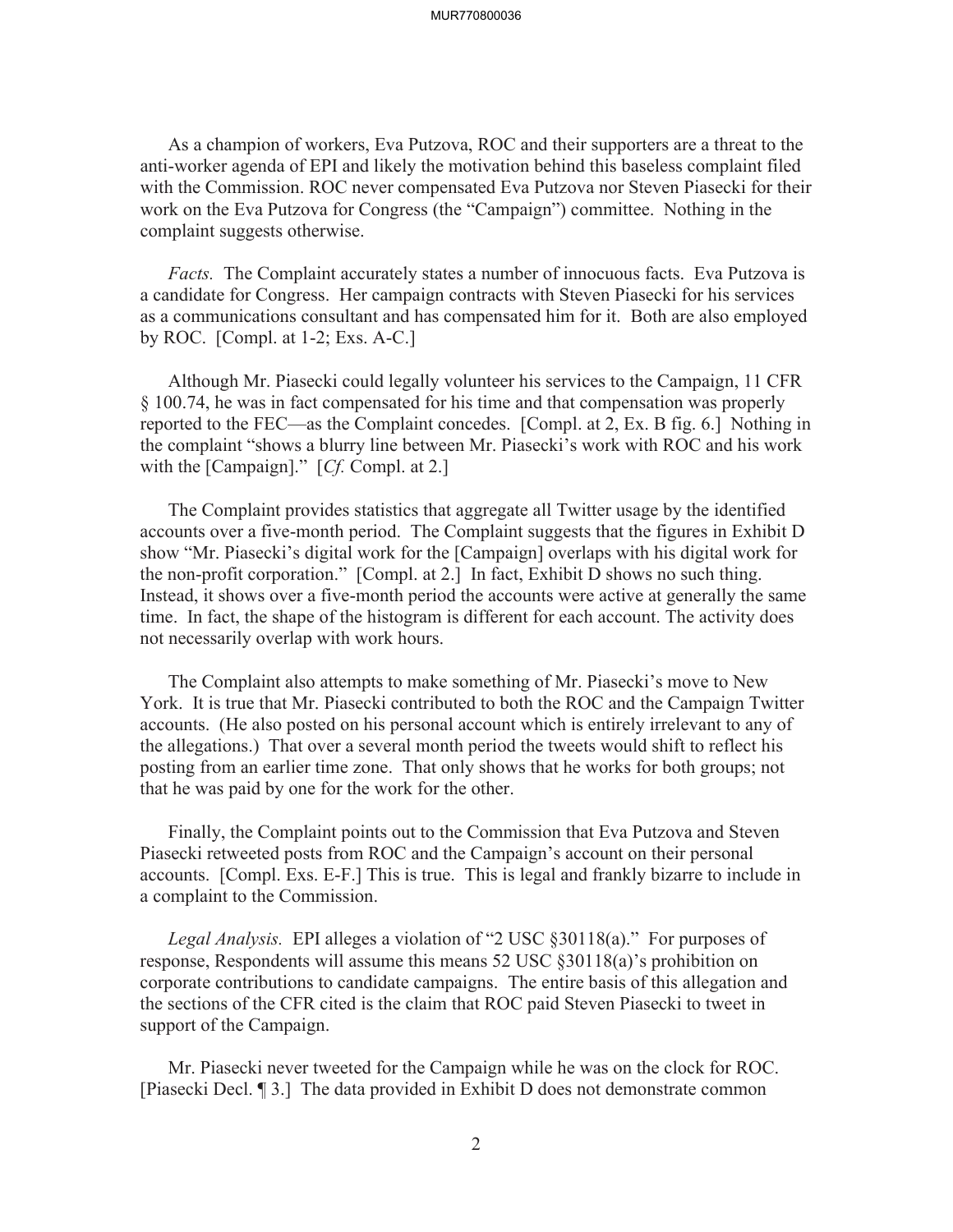usage among the accounts, other than the absence of tweets in the middle of the night. It certainly does not come close to contradicting the sworn declaration of Steven Piasecki himself. As for the examples of specific tweets in Exhibit F of the Complaint, they only show retweeting by the individual Respondents on their personal account. Note also that Eva Putzova owns both iOS and Android devices with which she engages Twitter. The complaint recklessly relies on the faulty assumption that Ms. Putzova uses only a device or devices with the same operating system.

*Conclusion .* The Commission should find no reason to believe there was a violation of law as alleged in the Complaint. No action should be taken against any of the respondents.

Respectfully submitted,

ames E. Barton II

James E. Barton II

I swear that the statements and facts in the above response are true and correct to the best of my knowledge.

 $\mathcal{L}$  $\bigvee$  Eva Putzova

On behalf of her self and Eva Putzova for Congress

Steven Piasecki

 $\frac{1}{2}$   $\frac{1}{2}$   $\frac{1}{2}$